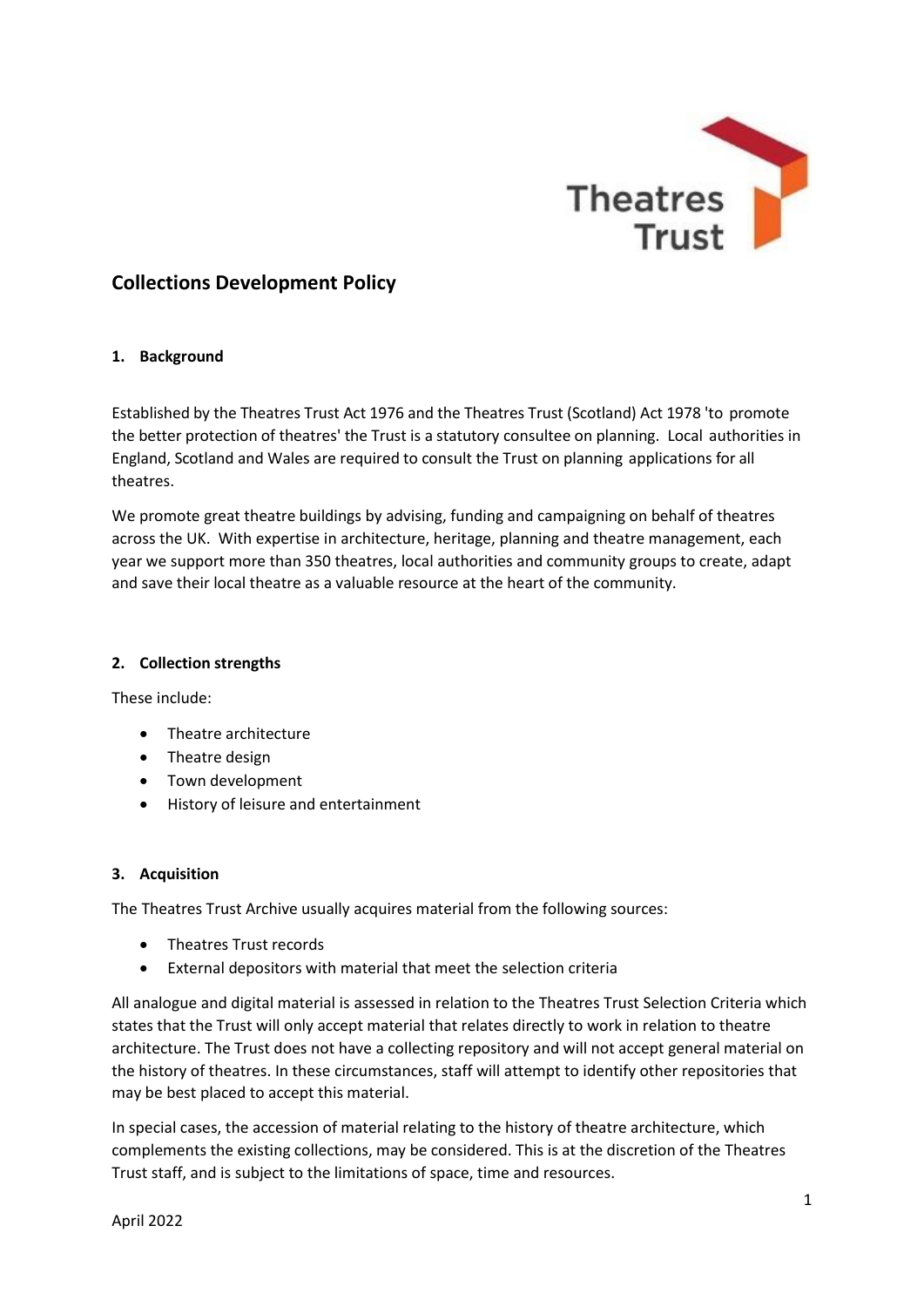When deciding whether to accept a paper-based collection, space and resources are taken into consideration. External funding sources can also be considered at this time. The Trust reserves the right to decline material that cannot be accessed or preserved at reasonable cost.

# **4. Selection Criteria**

When considering donations and acquisitions, Theatres Trust will prioritise items that contribute to the current collection strengths as outlined in section 2. The Trust will endeavour to accept items with specific relation to theatres and theatre buildings and offer our apologies that we are unable to accept items with primary relation to specific performances and/ or performers.

In line with its organisational mission, The Trust will prioritise items relating to:

- Theatre architecture
- Theatre design

Other items we may take at our discretion may relate to:

- Town development
- History of leisure and entertainment

| Examples of items that may be accepted<br>include, but may not be limited to:         | Examples of items that will not be accepted<br>include, but are not limited to:               |
|---------------------------------------------------------------------------------------|-----------------------------------------------------------------------------------------------|
| Theatre Plans and drawings<br>$\bullet$                                               | Performance Posters and Programmes<br>$\bullet$<br>and Publicity materials for shows          |
| Photos and postcards of theatre<br>buildings                                          | Books / documents that focus on history<br>$\bullet$<br>of performance or specific performers |
| Books / documents that contain<br>specific details or history of theatre<br>buildings | Physical items / props/ non printed items<br>$\bullet$                                        |

#### **5. Gifts of archival material**

There are general conditions laid down for all donations of material:

- All material must come from a bona fide source and should be able to demonstrate provenance
- The donor must have the authority to gift the material
- All material must meet the terms in the gift agreement
- The donor must sign the gift agreement
- There should be not unnecessary restrictions on access or availability for research
- If there are parts of the collection that do not match the Archival Selection Criteria, these will be offered back to the depositor, offered to another institution, or disposed of. This is also the case with duplicate material.
- There should be no stipulations on storage, conservation, preservation or cataloguing or use which do not conform to the Theatres Trust's available resources or strategic aims.